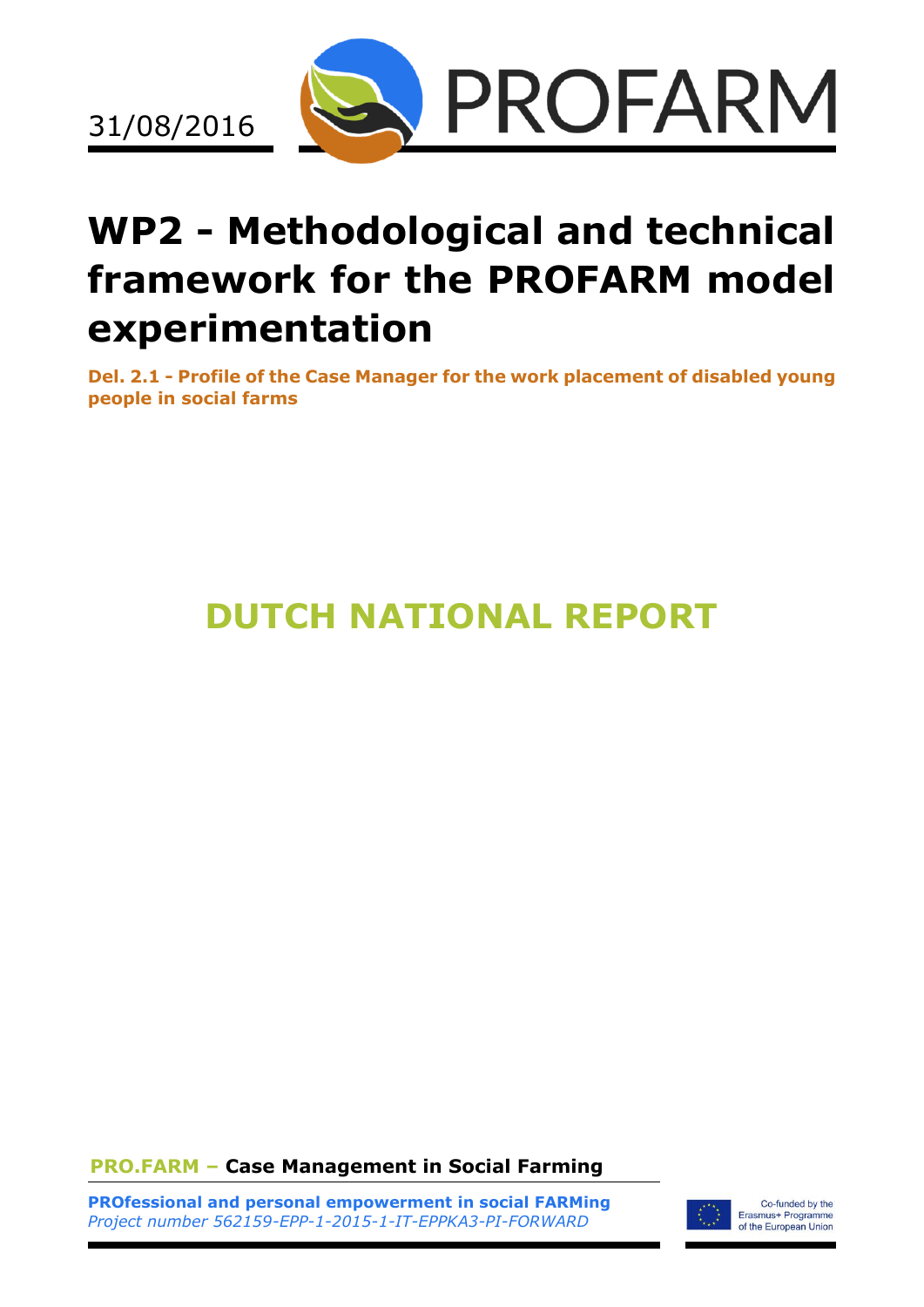

| Del. 2.1 Partner's local report |                                                                                                                                                     |
|---------------------------------|-----------------------------------------------------------------------------------------------------------------------------------------------------|
| Name of the organization        | St. Dutch Foundation of Innovation Welfare 2 Work<br>AOC de Groene Welle                                                                            |
| Name of researcher(s)           | Mr. Pieter van Schie MA & Mrs. Carla de Vreij<br>Mr. Peter Nugter & Mrs. Karola Schröder                                                            |
| Email(s)                        | pvs@dutchfoundationofinnovationwelfare2work.com<br>cdv@dutchfoundationofinnovationwelfare2work.com<br>pmnugter@nugter.nl, Karola.schroder@planet.nl |
|                                 |                                                                                                                                                     |

**Local overview of the research** *Has the research been conducted at local, regional or national level? Please, explain why and how this is relevant for your Policy Influence Plan.*

The research has been conducted on local & regional level. This due to the fact that policy and implementation and (budget) delivery in the Netherlands are done on this level. So regional and local level are also responsible for budget allocation and are thus very important as regards to policy influence. On the local/regional level we use the angles of education, work and (health) care and social responsibility. The focus is more on education and work, not so much on care: Care is mainly used as a 'stepping stone'.

The decentralization of the national policy to local areas is meant to minimalize the interference of the government and to more possibilities. Since this change was realized to fast, in order to be correctly implemented ( or at least that's what the municipalities claim)it meant that municipalities were first looking strict into the budgets (better safe than sorry as general thing) before looking into the new possibilities. In short: This meant cutting down in costs for the big care organizations with reorganizations and financial risks which often meant closing down for the small ones. The last years there has been more grip of the municipalities and the exchange of good practices. The other major feature which occurred: As regards to budgets this pre-dominantly is allocated through municipalities and through PGB (Personal Care Budgets), which is disseminated through the Care Office ('Zorgkantoor') and the Social Security Bank (Sociale Verzekeringsbank (SVB)). An important remark is that the recent changes in implementation and operationalization had a lot of impact on budget allocation. This means for the period of the last 2 years that the client in need of care did not get the budget and/or care s/he should have had (numerous articles are on the net of the PGB failures).

For social farms it not only means contract and rules from the organization who sends the participants, but also all the Dutch law, regulations around PGB and company regulations are thresholds . Insurance due to damage is also a difficult topic to cover.

The overall opinion is that around Social Farming, it's pretty overregulated. Further: It would be better if the regulations should be in particular local. If it's local, it's more easy to make it tailor-made and suitable for the environment. So there should be more thinking how to tackle the the overload of regulation. Unfortunately, recent developments around the PGB implementation does not look like the way to go. Of course fraud prevention and safety is evident and should be taken care of on national level.

Note: A social farm is not just an accommodating place for those in need. On all sides there are applicable laws and regulations, even for very small-scale care farms. So as there are:

- The Labour Law;
- Agricultural regulations
- The Law on Spatial Planning
- Municipal zoning;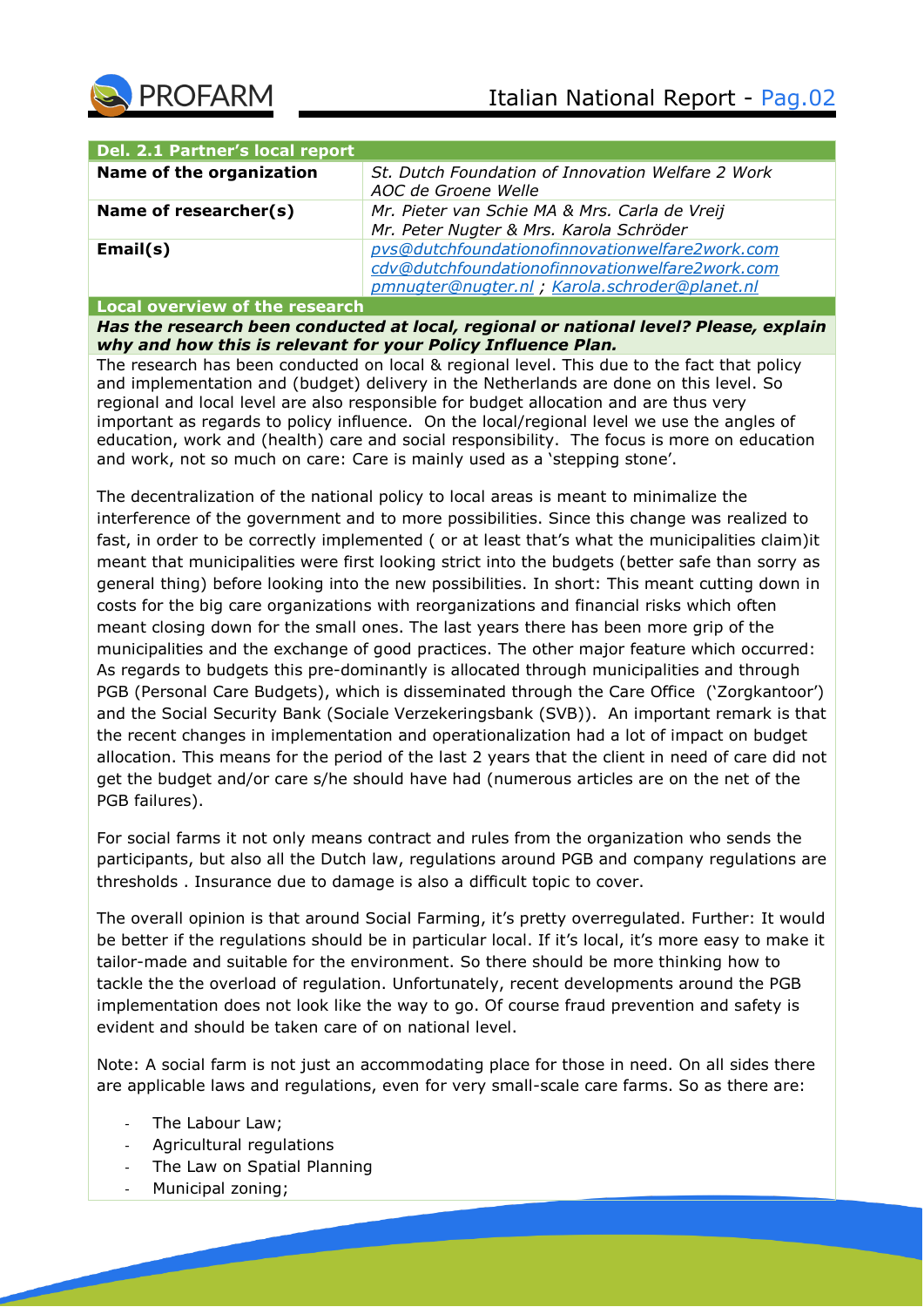- Rules on legal forms of business.
- And of course also regarding quality assurances, liability, health & safety regulations and legal aid insurance.

Social farms are generally independent companies, which must be notified to the Chamber of Commerce (KvK / CoC). A self-care farm can be a sole proprietorship or a partnership or company. It is sometimes started as "final solution" or as a safety net, but nowadays it is increasingly a choice that has been thought about. This is most of the time the situation. In Holland there are about 1000 social farms, 793 of them are gathered in a federation of social farms. That's why it still feels as special and only in use for a small group.

*List here below all the experts/professionals who have been interviewed/contacted by your organization*

We have interviewed the following persons related to local public bodies and Health and Social Care.

## **ECONOMIC AREA**

## **1. HEALTH & SOCIAL CARE**

- Yulius
- **Website: [www.Yulius.nl](http://www.yulius.nl/)**
- Edward van Dalen / Team Leader
- Email**: [evdalendgr@gmail.com](mailto:evdalendgr@gmail.com)**
- General comments or reasons for refusal

## **2. LOCAL PUBLIC BODY**

- Gemeente Rheden
- **Website: [www.Rheden.nl](http://www.rheden.nl/)**
- Jan Martens / Projectmanager Gemeente Rheden
- Email**: [j.martens@rheden.nl](mailto:j.martens@rheden.nl)**
- General comments or reasons for refusal

## **3. LOCAL PUBLIC BODY**

- Gemeente Purmerend
- Website**: [www.GemeentePurmerend.nl](http://www.gemeentepurmerend.nl/)**
- Pieter Janssen / Policy Maker Youth
- Email**:** [profarmproject@gmail.com](mailto:profarmproject@gmail.com)
- General comments or reasons for refusal: Pieter Janssen want to give his opinion anonymous, due to the fact there is also a political layer he has to take in account as regarding to his formal position in the municipality on the topic of social farming remarks and quotes. That's why the answers have been directed through an e-mail of the profarmproject e-mail

## **4. LOCAL PUBLIC BODY**

- Gemeente Ooststellingwerf
- Website**: [www.ooststellingwerf.nl](http://www.ooststellingwerf.nl/)**
- Mrs. Yvonne Wanink / Policy maker
- Email**: [Y.Wanink@ooststellingwerf.nl](mailto:Y.Wanink@ooststellingwerf.nl)**
- General comments or reasons for refusal

## **5. HEALTH & SOCIAL CARE**

Wijkteam Purmerend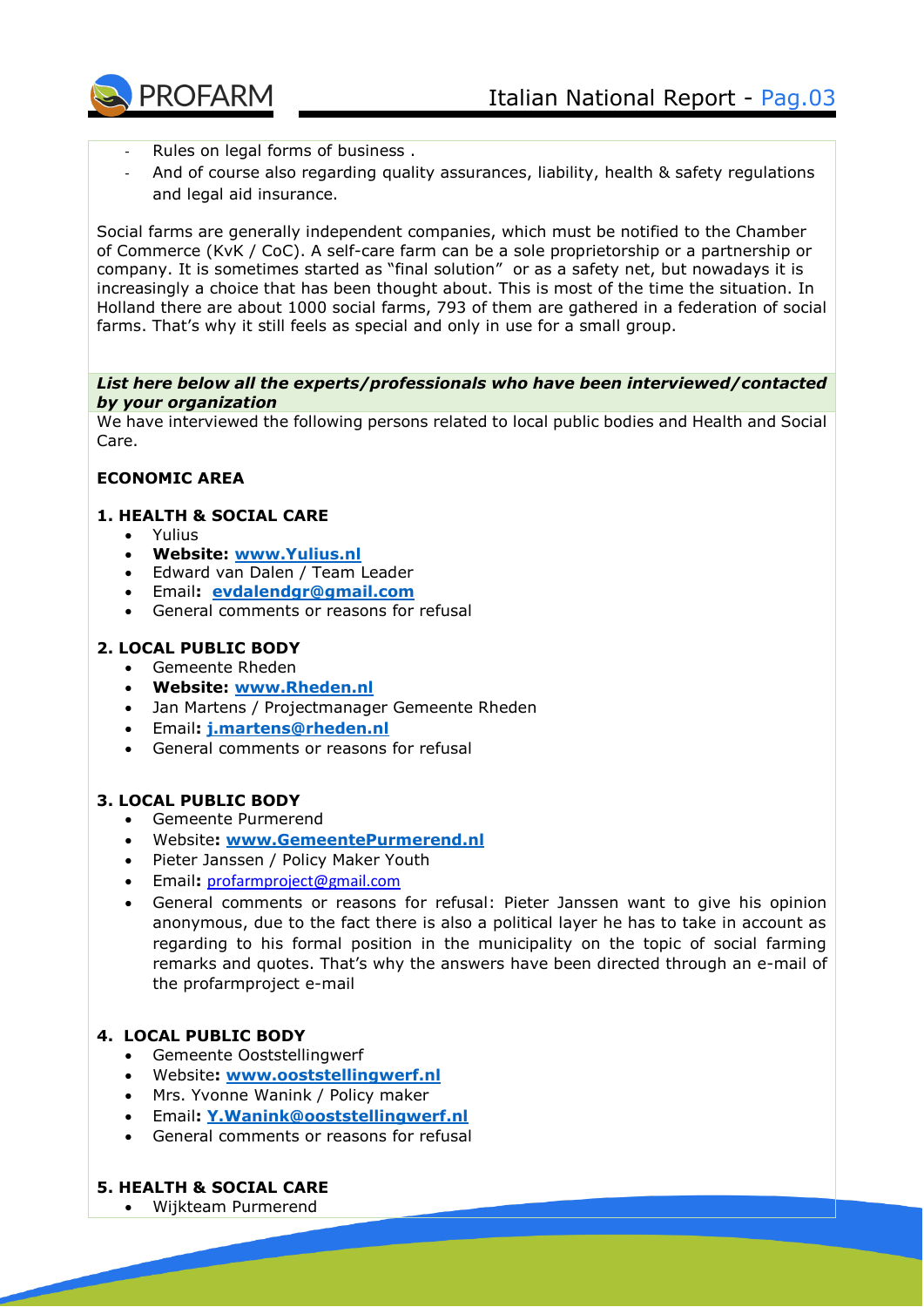

- **Website: [www.gemeentepurmerend.nl](http://www.gemeentepurmerend.nl/)**
- Monique Oehlers / Coordinator
- **Email: [mjoehlers@purmerend.nl](mailto:mjoehlers@purmerend.nl)**
- General comments or reasons for refusal

## **6. HEALTH & SOCIAL CARE**

- St. Zorgbreed
- **Website: [www.zorgbreed.nl](http://www.zorgbreed.nl/)**
- Wendy Oosterwijk / Team Manager
- **Email: [wendy.yvette@gmail.com](mailto:wendy.yvette@gmail.com)**
- General comments or reasons for refusal

#### **7. HEALTH & SOCIAL CARE**

- Werksaam West-Friesland
- **Website: [www.werksaamwf.nl](http://www.werksaamwf.nl/)**
- Chantal de Gast / policy maker
- **Email: [Chantal.deGast@Werksaamwf.nl](mailto:Chantal.deGast@Werksaamwf.nl)**
- General comments or reasons for refusal

## **8. HEALTH & SOCIAL CARE**

- De Wereldtuin
- Website: **[www.dejohanneshof.nl](http://www.dejohanneshof.nl/)**
- Francien ter Velde / Project Manager
- Email: **[Francien@dejohanneshof.nl](mailto:Francien@dejohanneshof.nl)**
- General comments or reasons for refusal

## **9. HEALTH & SOCIAL CARE**

- Website: **[www.dejohanneshof.nl](http://www.dejohanneshof.nl/)**
- Heleen Lautenschutz/ Project Manager
- Email: **[welkom@dejohanneshof.nl](mailto:welkom@dejohanneshof.nl)**
- General comments or reasons for refusal

## **10. HAELTH & SOCIAL CARE**

- **[www.meerotterdamrijnmond.nl](http://www.meerotterdamrijnmond.nl/)**
- Silvia van Ginhoven
- Email: **[SilviavanGinhoven@gmail.com](mailto:SilviavanGinhoven@gmail.com)**
- General comments or reasons for refusal

## **11. EDUCATION**

- De Groene Welle
- **[www.groenewelle.nl](http://www.groenewelle.nl/)**
- Eimert Fikse
- Fikse@groenewelle.nl
- General comments or reasons for refusal

## **12. EDUCATION**

- De Groene Welle
- **[www.groenewelle.nl](http://www.groenewelle.nl/)**
- Bert Muskee
- Muskee@groenewelle.nl
- General comments or reasons for refusal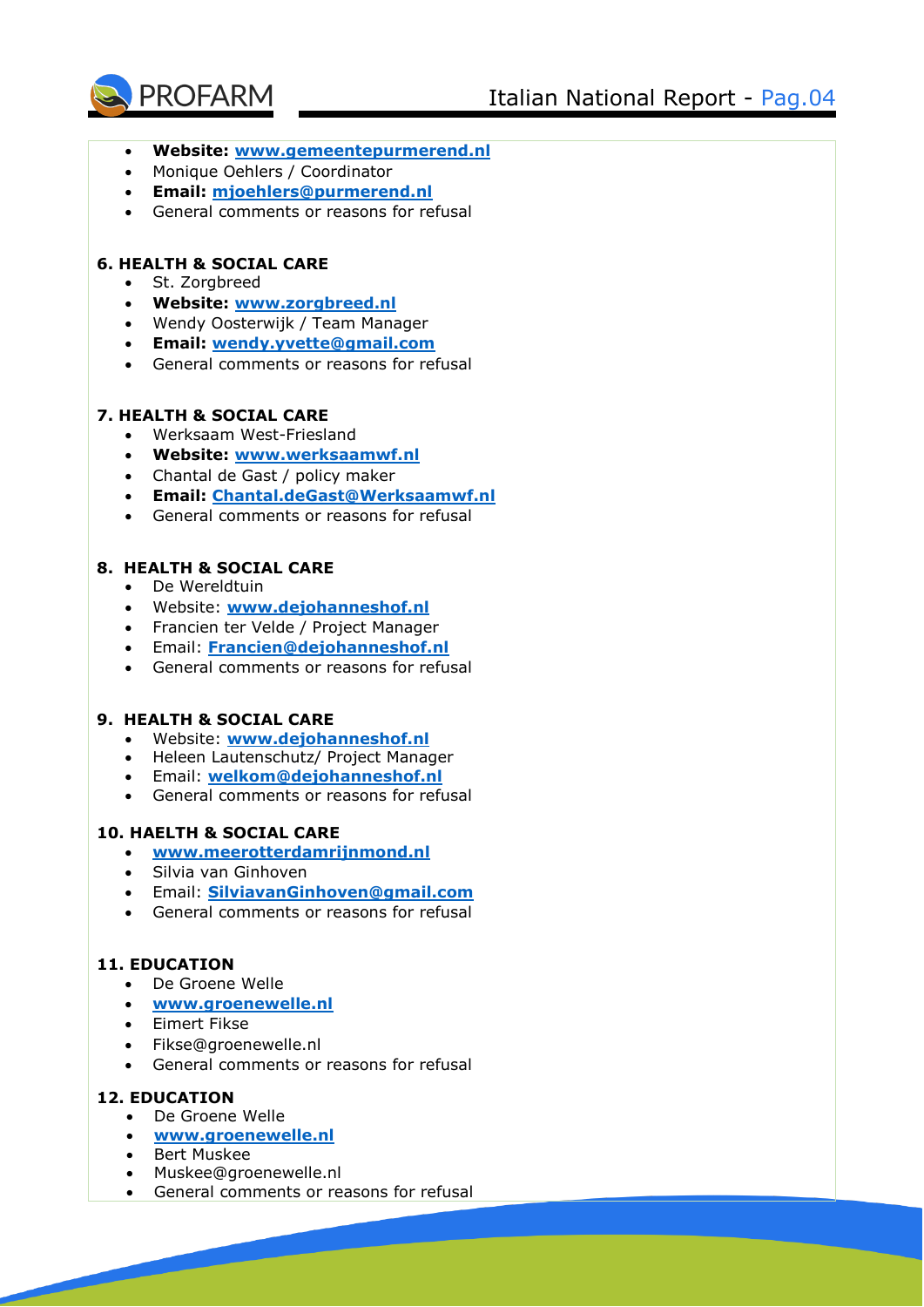

## **13. EDUCATION**

- De Groene Welle
- **[www.groenewelle.nl](http://www.groenewelle.nl/)**
- Rita Hanekamp
- Hanekamp@groenewelle.nl@groenewelle.nl
- General comments or reasons for refusal

## **14. EDUCATION**

- De Groene Welle
- **[www.groenewelle.nl](http://www.groenewelle.nl/)**
- Dick Idema
- Idema@groenewelle.nl
- General comments or reasons for refusal

## **15. FAMILIES**

- De Groene Welle
- **[www.groenewelle.nl](http://www.groenewelle.nl/)**
- Laura Schraa
- Muskee@groenewelle.nl
- General comments or reasons for refusal

## **16. FAMILIES**

- De Groene Welle
- **[www.groenewelle.nl](http://www.groenewelle.nl/)**
- Berry Koens
- bkoens@home.nl>
- General comments or reasons for refusal

## **17. AGRICULTURAL COMPANIES**

- Landjuweel de Hoeve
- **[www.landjuweeldehoeve.nl](http://www.landjuweeldehoeve.nl/)**
- Annemie Lepelaars
- info@landjuweeldehoeve.nl
- General comments or reasons for refusal

## **18. AGRICULTURAL COMPANIES**

- Boerderijcampus erve Meinders
- **[www.boerderijcampus.nl](http://www.boerderijcampus.nl/)**
- Ellen Loohuis
- info@boerderijcampus.nl
- General comments or reasons for refusal

## **19. AGRICULTURAL COMPANIES**

- 't Paradijs
- www.boerderijparadijs.nl
- **[www.zorgboerderijparadijs](http://www.zorgboerderijparadijs.nl/)**.nl
- IJsbrand Snoeij
- IJsbrandsnoeij@zorgboerderijparadijs.nl
- General comments or reasons for refusal

## **20. AGRICULTURAL COMPANIES**

- Het Ruitenveen
- **[www.zorgboerderijhetruitenveen.nl](http://www.zorgboerderijhetruitenveen.nl/)**
- Inge Visscher
- zorgboerderijhetruitenveen@kpnplanet.nl
- General comments or reasons for refusal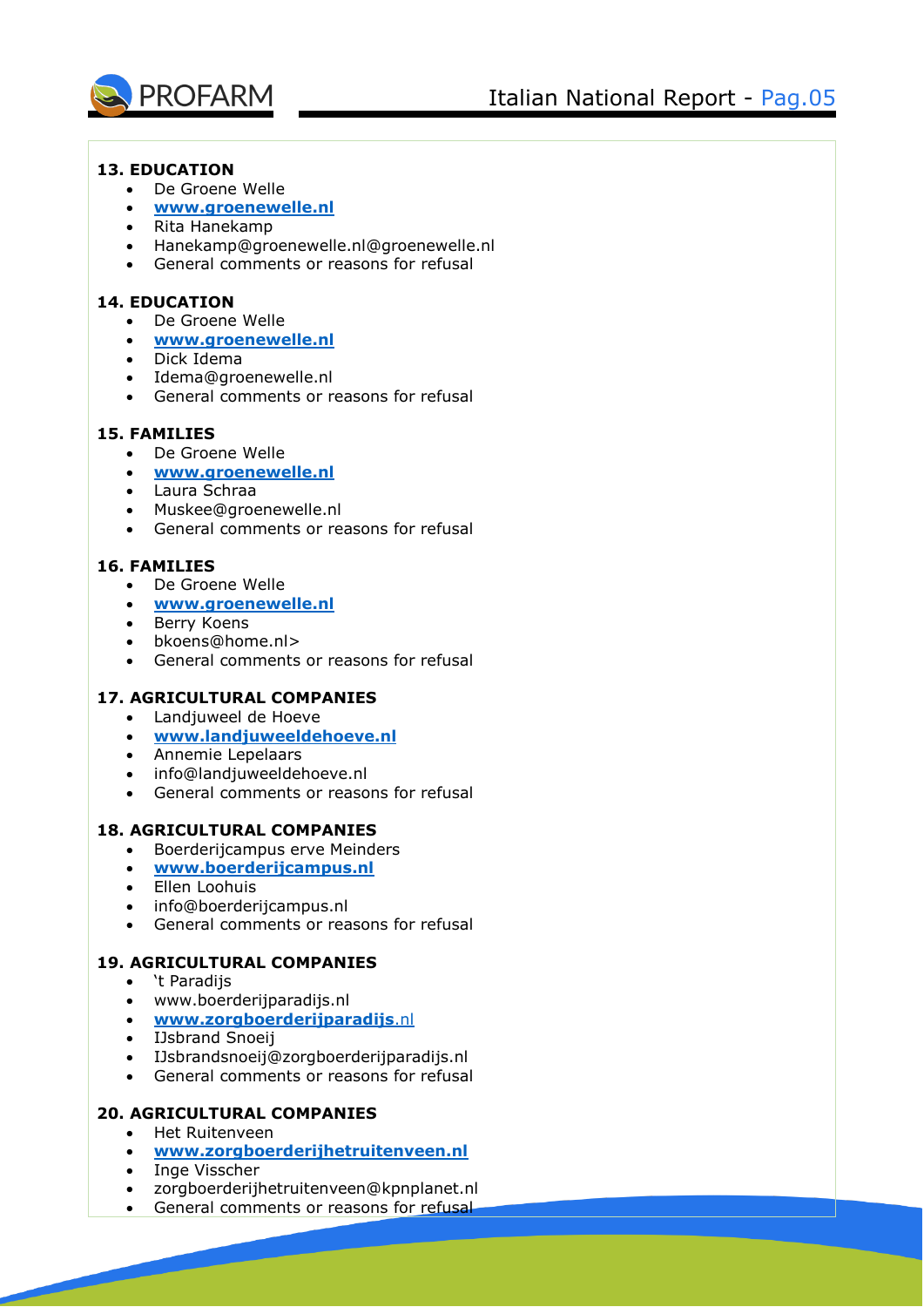

#### *Based on the collected interviews, describe the actual perceived situation of Social Farming in your national, regional or local context.*

The Netherlands has been an agricultural country for a very long time. People from the Netherlands even emigrated to other countries to have the foreign farming experience but also start their own farms (e.g. Canada). The social welfare system - we are from nature a caring country with many facilities for people who need any form of help either due to circumstances or due to a handicap or due to sickness… Social farming has been known since about 1960. At first started for youngsters with a mental disease in need for a break from the system at home from people with a background in the mental health area or youth detention.

In these cases the social farms gave a normal, peaceful character with no big expectations from the fast dynamic municipality nowadays. No expectations , no big interaction, good structures and the urge to be needed gave constructive steps for the youngster to be able to step back in society or just to mean to something. Until some years ago the path to getting the indication to be able to take part on a social farm was in the hands of one general bureau in charge of assessing the case. In the last years the social system has changed from a big central organ ( the government) who was in charge of arranging the system to the provinces/municipalities which are in charge of and the indication and the financial system behind it , so in general the diagnosis or target group is leading in which bureau handles your indication, mostly experienced as a difficult maze in which the path is not easy to follow if you're not known to the system. Rules and regulations have become increasingly complicated.

The perceived opinion is still that social farming is a very good instrument to support young disabled people - who do not have a regular place in society. This can relate to physical or mental problems or motivational or all of the above. The profession around SF is agriculture learn about the nature and cultures. In the end we want to bring young people in connection with the labour market. SF would be used as a stepping stone to activate them, get them back in (non-formal) education and into work… SF is about discovering competences, but should always be temporary, a stepping stone towards education and/or work.

Currently Social Farming is particular more a participation tool, and not for yet a tool for young people who do not have a regular place in society. Young people need more opportunities to het into work or get a certification in a non-formal SF way… Currently in the Netherlands there is a movement to use the tool regarding the young people with disabilities (old Wajong / 'oude Wajong'). The other young people with disabilities (new wajong – totally disabled) will not be dealt with and be left alone(so also not to the care farm/ social farm). So as regards to the new wajong a few people go directly into benefit. The others will be in a routed into participation… In that case a social farm would be a good bridge to society… For the 100% disabled it's very hard to put a tool as social farming forward. The key is in the hands of municipality, they can press to do more for these young and disabled

Currently SF is pre-dominantly care orientated (& sometimes cure orientated), but mainly participation. The main goal is inclusion. But there are already certain ingredients towards work-based through projects (in a safe environment) – although there are also groups who will always stay in care.

But if you look at the progress of developments, then it should be more tailor-made and adaptable to their needs in relation to work and/or education. Currently the young people are about 8 hours a day on the farm so the other hours they are somewhere else, so this means that the other environment is also very important. So we should think about if we need to implement living AND working on the social farm should be more integrated. It should be clear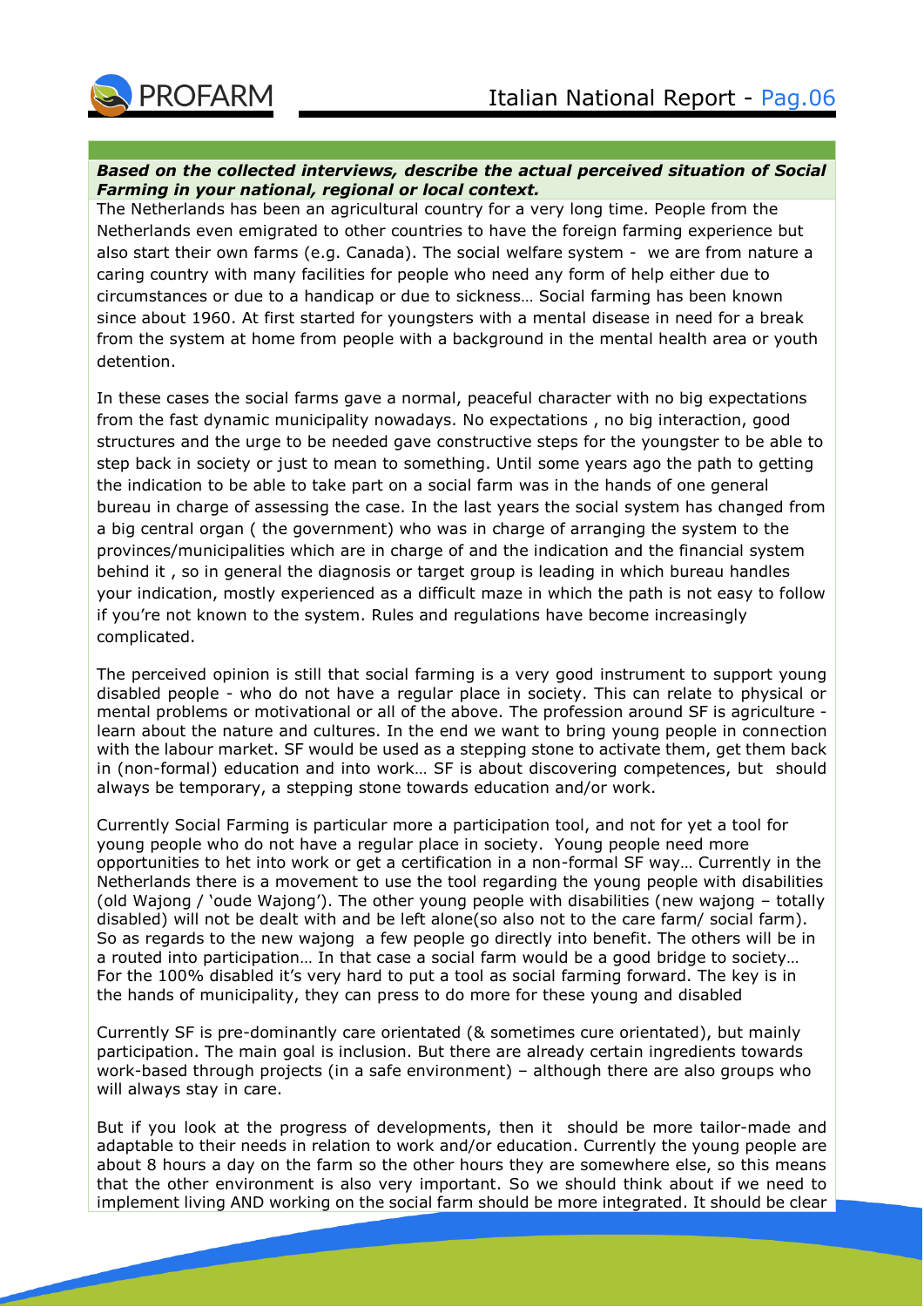

about the intention: Is there a goal after social farming. The expectations should be related and suitable for the person. More and more social farms address the participants to work on their social skills and their work skills (work readiness). This last part should be a vital part of every SF match, and can be expanded to professional (work based) skills, which enables the participant to start an MBO 1/entry education. In this practical save environment participants will do much better than in a regular school environment. Social Farms shouldn't be the end of the line. It should be the start to give young people a place in society.

## **The key players are:**

- The Social Farms of course
- Healthcare organisations (e.g. GGZ, CIZ, Zorgkantoor / Care Office)
- Municipalities (e.g. WMO)
- Teacher / Schools (e.g. VET)
- Labour market organisations (e.g. UWV)
- SME's
- Health Care Inspectorate
- Association Federation of Agriculture and Health (Federatie Landbouw en Zorg / Federation of Agriculture and Care)
- We would like to stress that the parents must have an important role, just as other close relatives and friends in his/her network
- School managers
- Attendance officers

#### **The project framework – Work-based learning in Social Farming**

*What is the general opinion on the project's main objective, namely to exploit SF as an opportunity to personally and professionally empower young disabled students?*  SF can be a good strategy for empowering young disabled people. There are several synergies that can be considered as being necessary, such as:

- The social and institutional actors :
	- o Basically to have affiliation with the target groups and being able to understand what it's truly about.
- The already existing context resources and those to be improved/empowered (expertise, facilities, economic resources, etc.)
	- $\circ$  Most farmers know what they are doing, so involve them as soon as possible with setting the projects up. In the interaction between the, the farmer, education and the social worker sometimes you see a difference with often having the one trained for it ( the social worker) working hard on having the other parties communicate in the right way. But unless the social worker is going to be there the entire time during the participants life standing on own feet is most important. The system however should be observed. It is more difficult to have work placements nowadays due to all kind of rules ( mostly legislation) so decline of income since there is no benefit.

As regards to SF: It's a natural process; you are overwhelmed by the beauty and serenity of the surrounding and environment – either it's foreigners or young people with disabilities,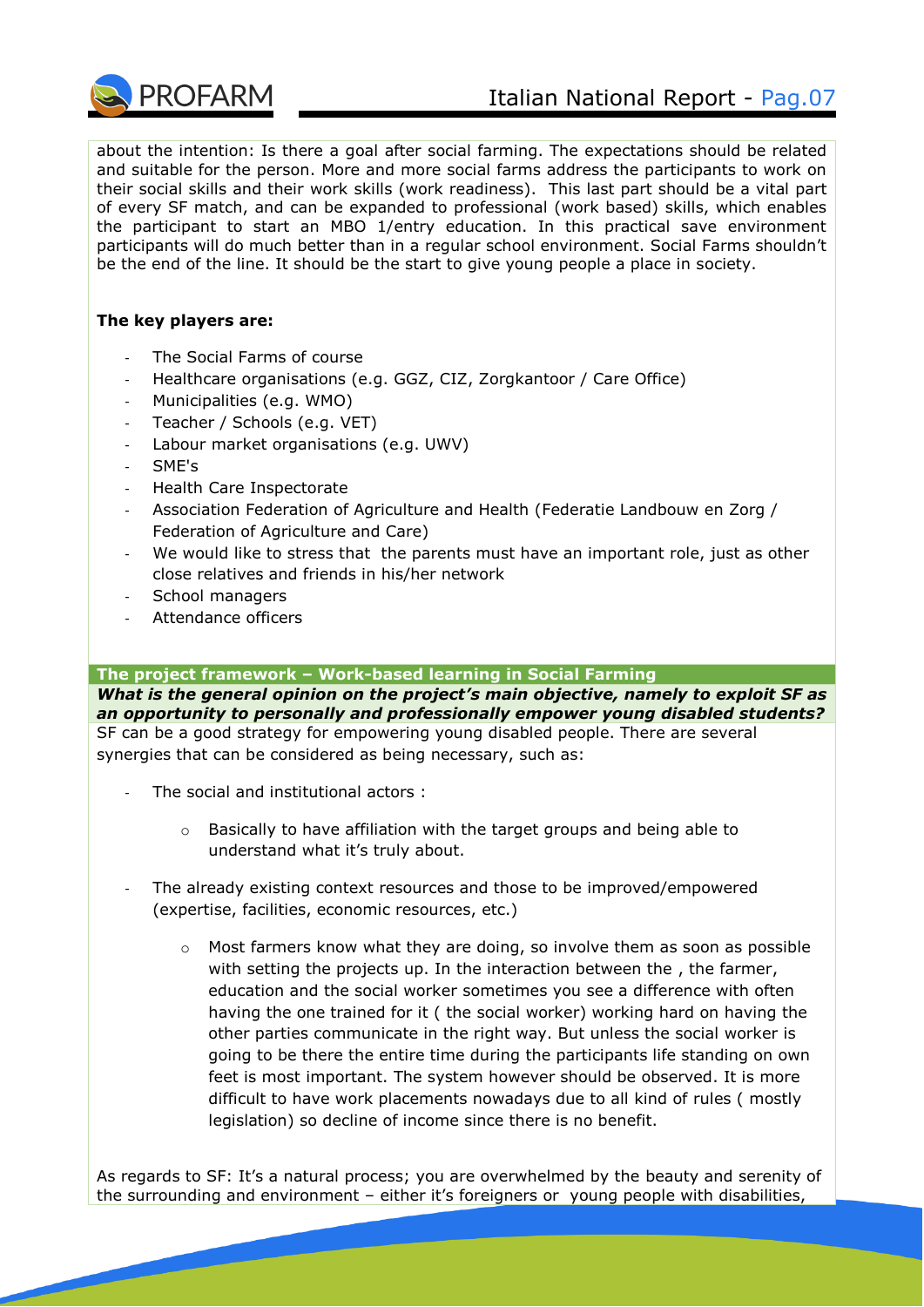

they are inspired by SF. A first threshold – communication - can be hard but also an opportunity: So in this way they will get motivated 'to learn Dutch' or to communicate.

## **The advantages & opportunities in SF are:**

- You get a good insight in the (lack of) skills and competences of this particular target group
- You have a tool to offer to the target group
- a better possibility to deliver a tailor made programme regarding education and/or work
- a good way to discover competences and develop them.
- a 24/7 solution for short stay or 5 days a week or permanent living for a part of the group (by making the combination with living with support (social accommodation)
- In this way we give young people who are not performing well in a school environment an opportunity. And this will give them the chance to develop (young people who are bullied). You get a good insight in the (lack of) skills and competences of this particular target group
- It's a good opportunity /alternative to get a certification/qualification
- It's perfect to fact find the skills of a disabled young person
- A better possibility to deliver a tailor made program regarding education and/or work
- Participants get a good example: They are in an environment of people with excellent employee,- and professional skills
- Participants proven unable to learn in the regular school system, can through the use of social farms be taught professional skills
- to try different styles of SF
- A platform for this group to help each other. Groups of people together are strong together
- A Place to learn how to learn (again).
- Clients feel at ease with animals
- Clients feel at ease in the natural space.

## **The obstacles & challenges in SF are:**

- availability of budget
- To reach the target group
- suitable farming concepts
- train the trainer/farmer
- NB: The target group should like (the concept of) farming, otherwise it's no use
- Transport problems How to get to the social farm: Who arranges this?
- Is the care really available/tailor-made enough (for example: are toilets accessible?)
- train the trainer/farmer: there a still to many farmers that believe that think that it's enough to enable the participant to work with them on the farm, or keep them busy on the farm. The standard should be to set goals, and offering a program that helps the participant to reach those goals.
- authentication as a entrée education
- lack of dissemination /unknown by public (it's stigmatized), so you lock certain target groups out
- lack of capacity to work in collabouration with other key partners
- To much on safety, to much comfort zone (holds back the development)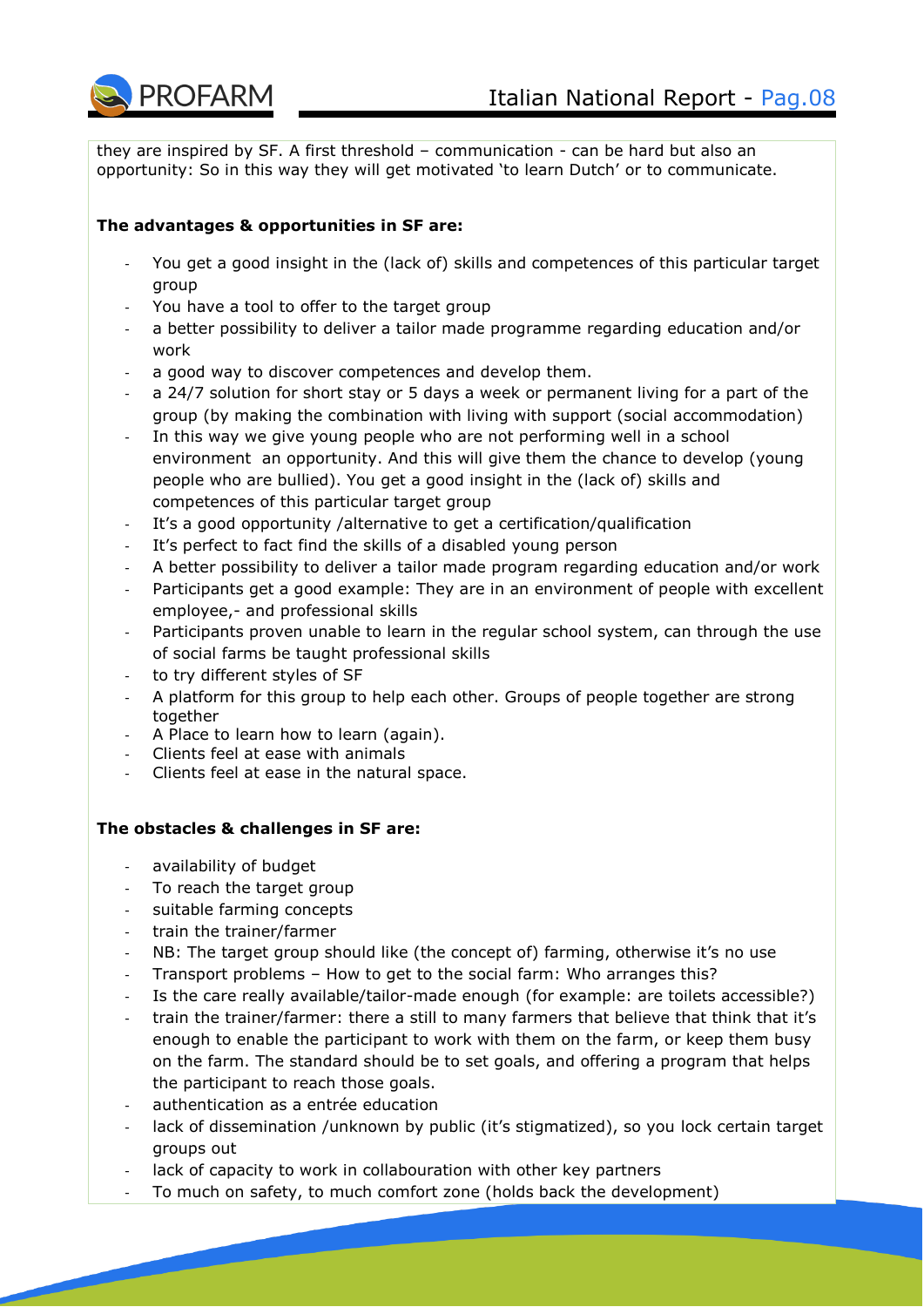

- The complexity of the regulations and laws.
- The differences between culture and expectations of the different participants.

## **The key elements that work in order to optimize the network of socio-agricultural realities?**

SF should also do outreach activities (creativity, theatre, etc.) and should invest in creating a personal network as well. There should be more room for creativity to have a tailor made impact (see also above). And above all it should be structured on the basis of entrepreneurship…

Further SF should

- Create awareness: Public relations should be more emphasized
- Optimalisation of social / care farm knowledge
- Good communication and dissemination ((dissemination of the SF as a tool for entering the labour market, but also as an instrument for a safe environment)
- Support of the national government and the minister of labour are predominant
- There should be a national and local policy of an inclusive society
- There is a need of a shared vision and mission
- You must have good ambassadors to build a bridge to the world of education and work
- Create a Buddy Community

*Please, mention any positive or negative comment on ongoing procedures and practices. Is there any already realized or ongoing initiative that is worth to be described in detail?*

SF is a valuable Structure to learn: the farm, the rhythm of nature, animals, enough room, and the structure makes it easy to learn. A natural responsibility evolves. The communication with nature is easy: Contacts are also more natural and easy. To get enough time as a pre-condition is mandatory to get you ahead (with no pressure). Social farming is always green/ nature related, everything with plants and animals). The SF structure towards work and/or education qualification/certification is perfect.

There are a few Good practices mentioned: **Good practices and experiences:**

#### **Care farm 'Zorgboerderij Kinderdijk':**

## **<https://www.yulius.nl/locaties/zorgboerderij-kinderdijk>**

This collaboration between Yulius and social Farm Kinderdijk is used as a daycare facility for psychiatric young people, who are diagnosed and stable enough to fulfil a day time activities

**Work & Care Farm 'Werk &Zorgboerderij Cortenoever' (Brummen, Gld) <http://www.zorgboerderijcortenoever.nl/doelgroep/>**

They have the possibility of 4 rooms for young disabled people to live there 24/7 with support. The young people are diagnosed and stable enough to fulfill day time activities. In the SF they care about animals, the garden (with flowers and fruit they are preparing and selling them) en they run a small camping.

#### **St. Landzijde:**

#### **<http://www.landzijde.nl/Zorgboerderijen/>**

In North Holland there are 100 Landzijde care farms that provide care to people who need help with their daily activities. The farms are scattered throughout northern Holland. The agricultural companies that are affiliated with Inland receive their clients for one to several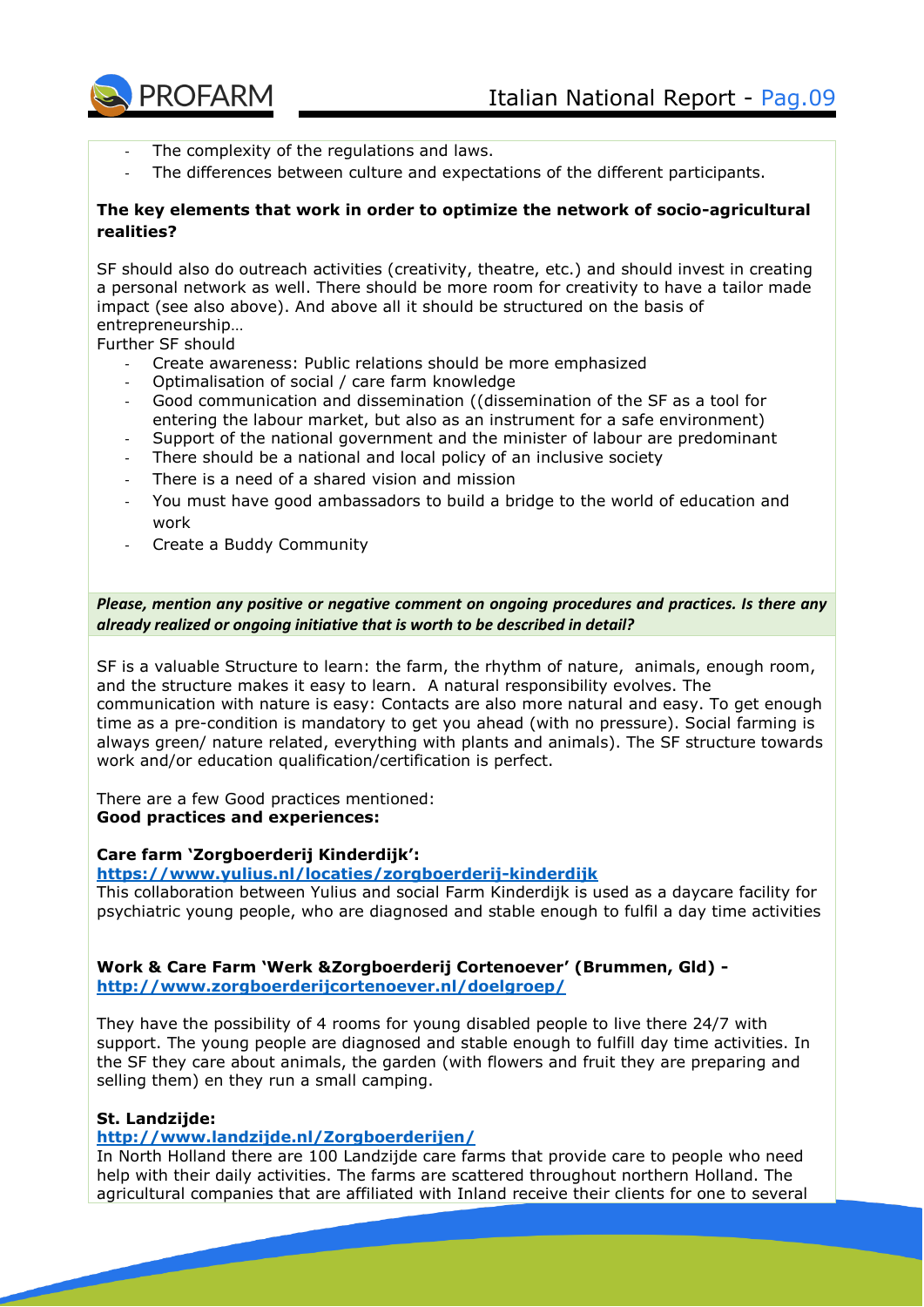

sessions per week. The companies differ from each other. There are livestock companies but also companies that produce vegetables and / or fruit. Increasingly, there are farms where old horses are kept and where they have large flocks. Some farms produce (organic) local produce, have a retail outlet at home and / or in nature conservation. Thus, there is a great variety of farms. The farms offer safety, space and challenges. The care farmers meet the national quality system. Through their way of working ensure farmers ensure that a bond is created between themselves, with the animals between clients on the farm and with nature. Working in the open air also contributes to improved physical and mental health.

## **Landjuweel de Hoeven** in Dalfsen (Overijssel)

**<http://www.landjuweeldehoeven.nl/>** is a award winning concept in social farming. Landjuweel "Horseshoes" is a Aequor and Callibris certified company.

The care farm receives an annual average of 4 to 5 interns from various courses. They work with us in the different branches of the company: Agriculture, care, horticulture, S.P.H. or S.P.W. We choose to make in connection with the participants that an intern for a longer period is present (so no social training).

A care farm requires a relationship with each other and that can only arise if there is a confidence can arise between participants and interns. We spend a lot of time on our trainees and expect them involved and active attitude. Through our special philosophy about learning and development, we can inspire and surprise. In October 2011 De Hoeven received an award as "best training company" in the green sector (training sustainability value-added).

## **Boerderijcampus** in Tilligte (Overijssel) 'Farm Campus' – **Best Care Farm 2015**

## **<http://boerderijcampus.nl/>**

This care farm is a concept of learning, living and working for young adults and is awarded as Best Care Farm 2015. ''Tomorrow I work on the farm again, Mom! " - A place where you can be yourself and where you feel you belong." That's the Farm Campus: a warm home where respect, love and understanding are palpable. We provide stable and safe living and work campus for children and adults. Farm Campus, you get the opportunity to discover what you can and where you happy. "No two days are the same and that makes it so nice." Where a daily wants something new, the other is happy with the tranquillity of a fixed daily schedule. And that's the beauty of the Farm Campus: anyone working on the farm and gets the chance to discover what he is good at. We are going on a trip and help where needed. With professional and above all supervisors involved we create a private place for everyone.

Watch the Video "Boerderijcampus" on @Vimeo **<https://vimeo.com/131522350>**

## **Zorgkwekerij Blinkende Wilg**

## **[www.blinkendewilg.nl](http://www.blinkendewilg.nl/)**

In Pesse Drenthe is a nursery of ornamental plants and trees and works with clients only. The nursery has been a company since 1993 in which the plants through middlemen were sold to garden centers. Over the past period, the care at the nursery has become so important that the production is geared to the possibilities of the group. That has everything to do with the pleasure we get from it. Each start of the day is like a clean page, which is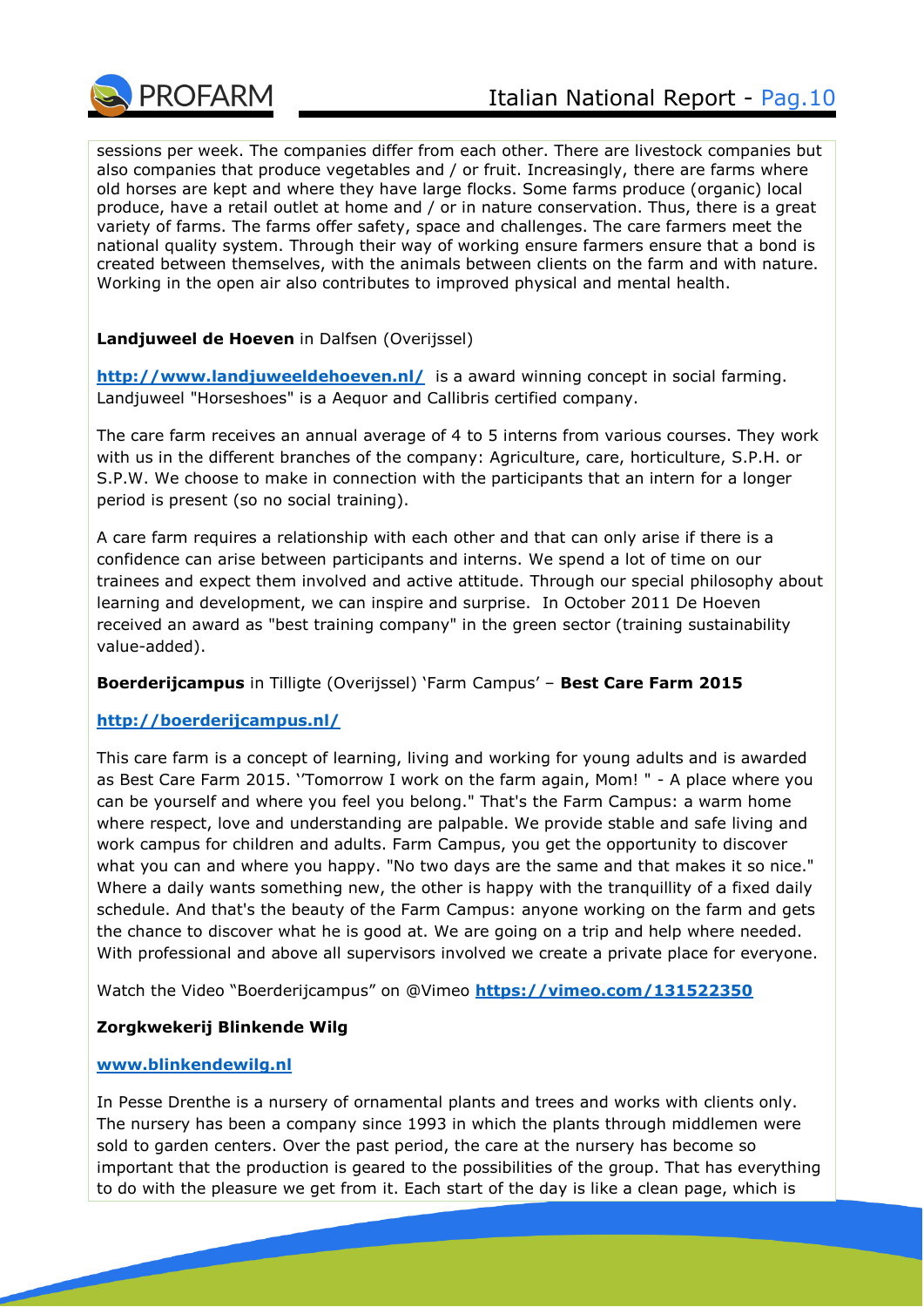

described in the end with anecdotes. An added value we find our for sure. In the supply of care farms we are one of the few farms. Our workload is large and diverse. There are other activities added. The animals seek their care, there is pressure built, the site requires maintenance, we do maintenance nature and there are domestic, joined creative administrative and recreational activities. Furthermore, it is important that a participant finds its place in the group. We give over the house rules is clearly what is desirable behaviour and keep also an eye. Furthermore, we have to motivate in a positive way, where private initiative is space. In short, every participant is equally important.

## **De Groene Welle Hardenberg en Zwolle**

## **<http://www.groenewelle.nl/>**

De Groenewelle offers educations in Social Farming

## **Clusius College Purmerend**

## **<http://www.clusius.nl/mbo/dier>**

In this school they have a SF framework where the animals are also present on school

## **Care Farm 'Zorgboerderij Wonderland – Stuifzand'**

## **<http://zorgboerderijwonderland.nl/>**

On the care farm they provide day care but also day-to-day guidance and activities to support people in care entering the labour market

## **Care Farm 'Zorgboerderij de Vlindertuin'**

## **<http://www.zorgboerderijdevlindertuin.nl/>**

The farm offers a beautiful place with many opportunities to learn, work, invent, develop and inspire you to be creative and active. Our care farm located in the quiet and pretty village of Wervershoof in North Holland. The care farm is there for young and old and there is plenty to do. Everyone gets the time he / she needs. We make it to you makes sense and will help you with everything. Whether you love animals or plants. It's all here.

## **The World Garden / 'De Wereldtuin'**

## **[www.dejohanneshof.nl](http://www.dejohanneshof.nl/)**

De Wereldtuin is for People from all over the world who love the garden and love to meet people from different countries and cultures. People with social participation are able to overcome their isolation, the garden takes them from their homes and brings them into contact with the outside world. Children of primary school; the school garden allows them to gain experience with the cultivation of plants and experiencing the seasons. Visitors to the picking garden; from June / September, everyone is welcome, a small fee, to compose their own field bouquet.

De Wereldtuin maintains the vicarage garden behind the church. In the summer we cultivate a field full of fragrant flowers, herbs and vegetables. The children come from the nearby Lourdes School help out at fixed times. There is a lively exchange of dishes from all over the world. The feedstocks often come straight from the garden, or are harvested in the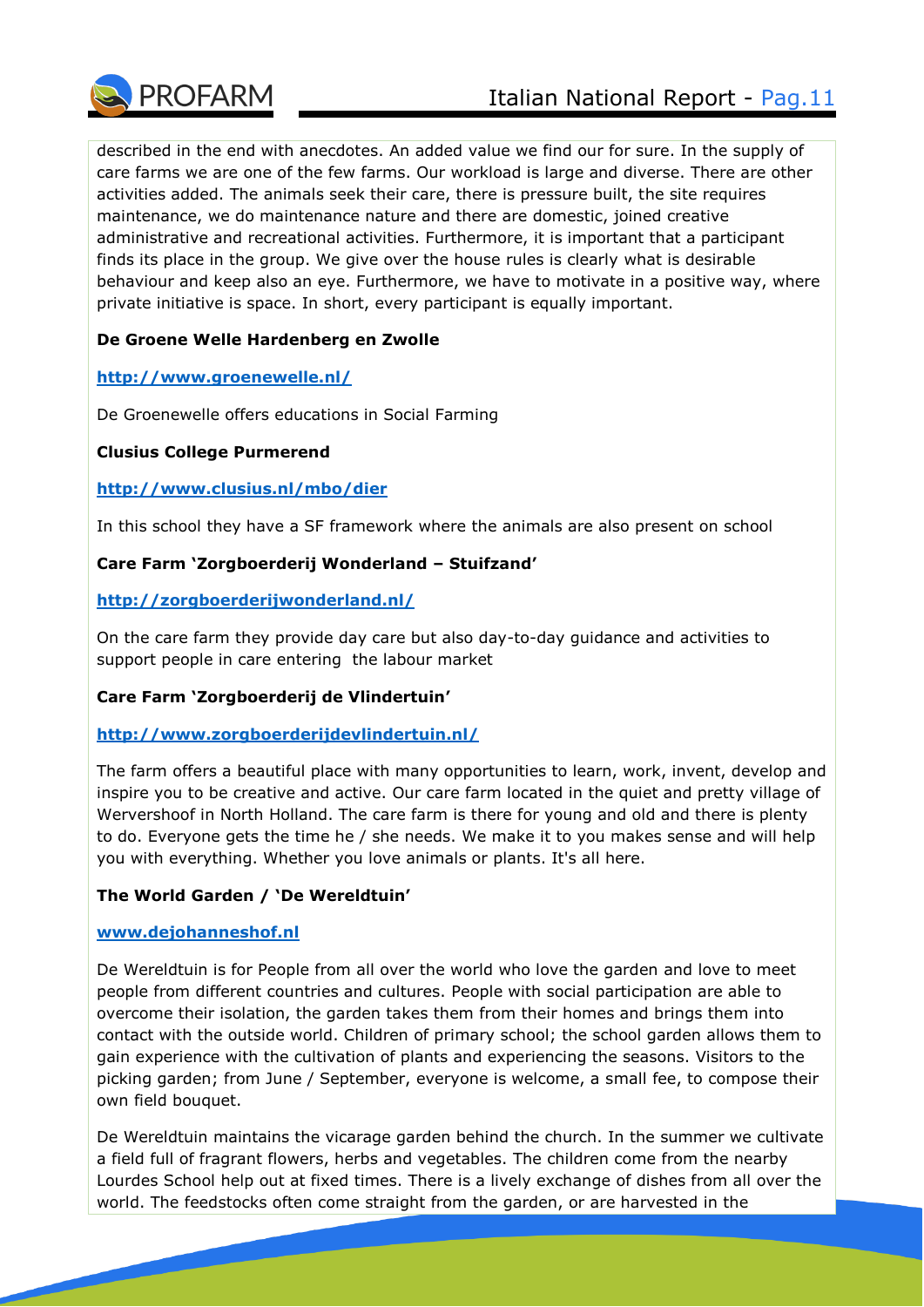

immediate vicinity. We help out farms or nurseries in the area with chores that involve the different seasons. 'WorldGarden' at De Beemster is a rich source for meeting with Dutch traditions. Sometimes they make excursions to broaden the horizon.

#### *If you were the Case Manager…. Describe here the competencies that experts consider to already have in order to take over the role of Case Manager in the PROFARM project's context.*

The most common definition in healthcare as regards to a case manager is: Case managers are healthcare professionals (Registered Nurses, Social Workers, Physical Therapists for example) who help provide an array of services to assist individuals and families cope with complicated health or medical situations in the most effective way possible, thereby achieving a better quality of life. They help people to identify their goals, needs, and resources. From that assessment, the case manager and the client — whether an individual or a family — together formulate a plan to meet those goals. The case manager helps clients to find resources and facilitates connection with services. Sometimes she or he advocates on behalf of a client to obtain needed services. The case manager also maintains communication with the client to evaluate whether the plan is effective in meeting the client's goals.

The most important conditions of the case manager are the knowledge, soft skills and attitude of the farmers/coaches. They have to care and to stimulate, to give the clients a good feeling and safe area to live and to allow grow. The clients have to be rewarded for who they are and what they do. Has to be there, provide framework and structure, but Let them be independent… We should not be educators. It's all about the person centred approach – individual. To work from within the person/ individual

#### **The competences you need to have for taking over the role as a case manager?**

- Task-based leadership
- Helicopter view
- Knowledge
- Planning and organization skills
- **Flexibility**
- Service orientated
- **Feedback**
- Educational skills
- **Flexibility**
- Built a relationship: It's important to give trust and confidence and security to the young participating persons
- **Communication**
- Motivational interviewing
- Coaching
- Knowledge of the different worlds of education, care, governmental and financial subjects
- A passion with the subject
- Being persistent

*If you were the Case Manager…. Describe here the competencies that should be improved or acquired and from whom.*

**What do you need to acquire/ improve if you were a Case Manager?**

Communication skills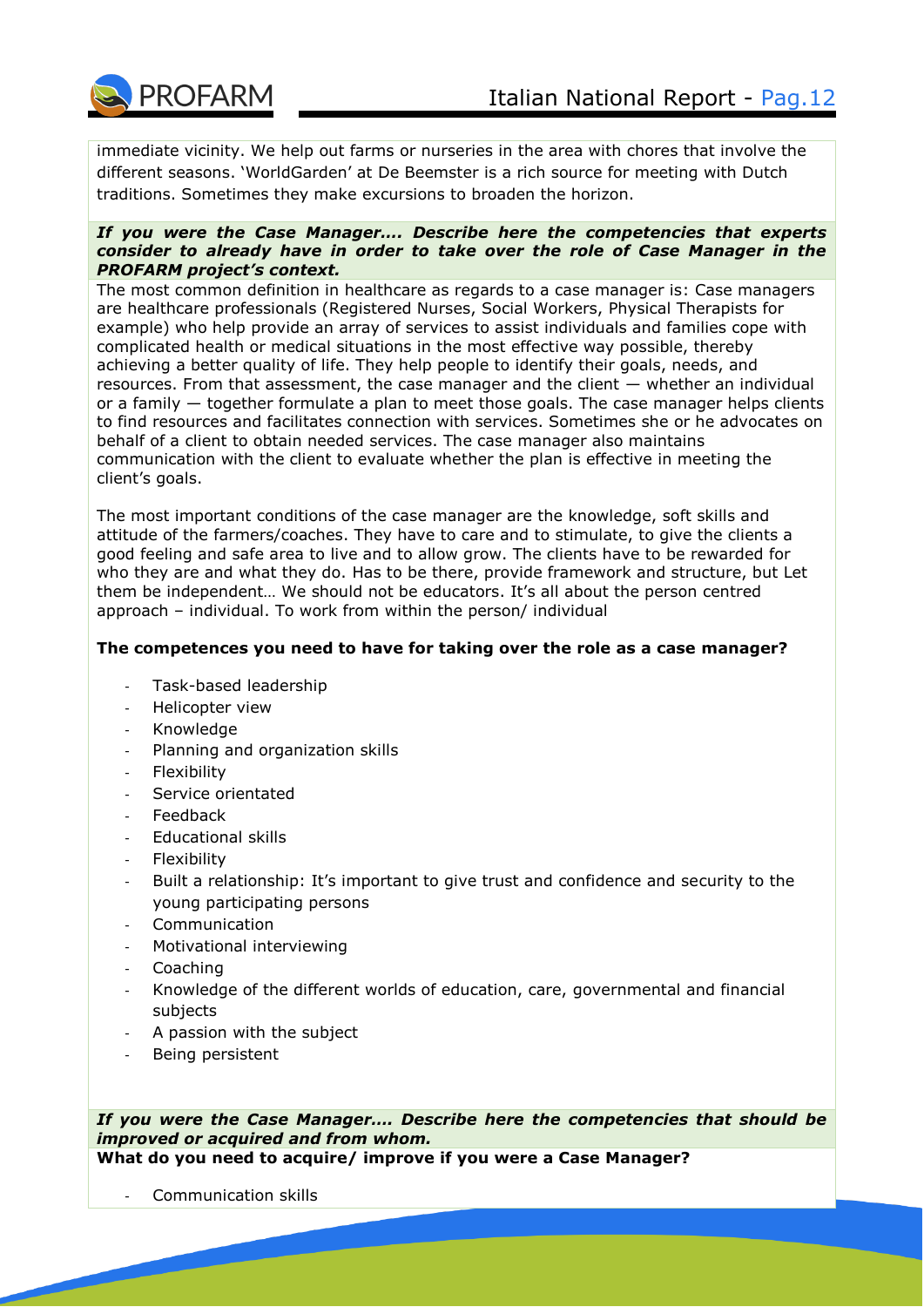

- Presentation skills
- Avoid stress and tensure
- Responsibility
- Case-direction to the complete client system
- It's about the quality not the quantity: Case managers should be provided enough time: It's a better to support 5 young persons in a very good way is certainly much better than support to 15 young persons in a very bad way
- Communication skills
- Professional attitude but emphatic skills also
- Professional distance

Of course we need to recruit as much as possible case managers who are skilled with the above mentioned points. Although a lot can also be teached through workshops…

#### *The co-planning team. Report on any useful information provided in relation to organizational and cooperative aspects of the experimentation proposed in PROFARM.*

It's important that there are several internships and roles embedded in the social farm structure, so young people with disabilities can develop and make progress / and grow regarding skills (personal and work based: get to 'work readiness') and responsibilities.

The school and the farmer should be very well connected to the family/friend network. This triangle is the most important And should be backed up by political commitment. SF need to have synergy and preferably already have good networks in the social system. A common mission and vision is mandatory (about the goals you want to reach as/with a client and the possibilities of the SF).

There should be a specialised team which is built and framed around the Profarm experiment. Important note: There must be an independent monitoring element as regards to level of quality, e.g. as regards to a 24-7 social Farm

Further: If needed or wanted: You always must get support from the family. professionals should also guide the parents/family (if needed or wanted). Organisations who operate as care workers… you need to create a role for the connection on the street/floor (e.g. buddies, ambassadors). Psychologists or Educational specialists are in several cases very necessary. Finally: We need a social platform to make decisions: in this social platform you can finetune Collaboration, getting the stakeholders together and mainly to see how the good implementation takes place ( PDCA plan-do-check, act). Sometimes it is good to realize that a meddling with families not always wanted or needed.

## **What is Good?**

What is very good, that the offer of SF is tailor made regarded to day time activities, but it's not adequate enough to get certification for education and or work… The most important is that the SMEs should acknowledge that these young people with disabilities need a place / need a job. And also get the chance they deserve.

You need a team who can predict and indicate what the young person with disability actually needs. This is predominant

There must be more PR. there is currently a sort of negative sphere around SF … Actually we need to overcome this and breakthrough, to make sure that there will be more SF places… It seems that a lot of old fashioned farms do have the opportunity, but are currently not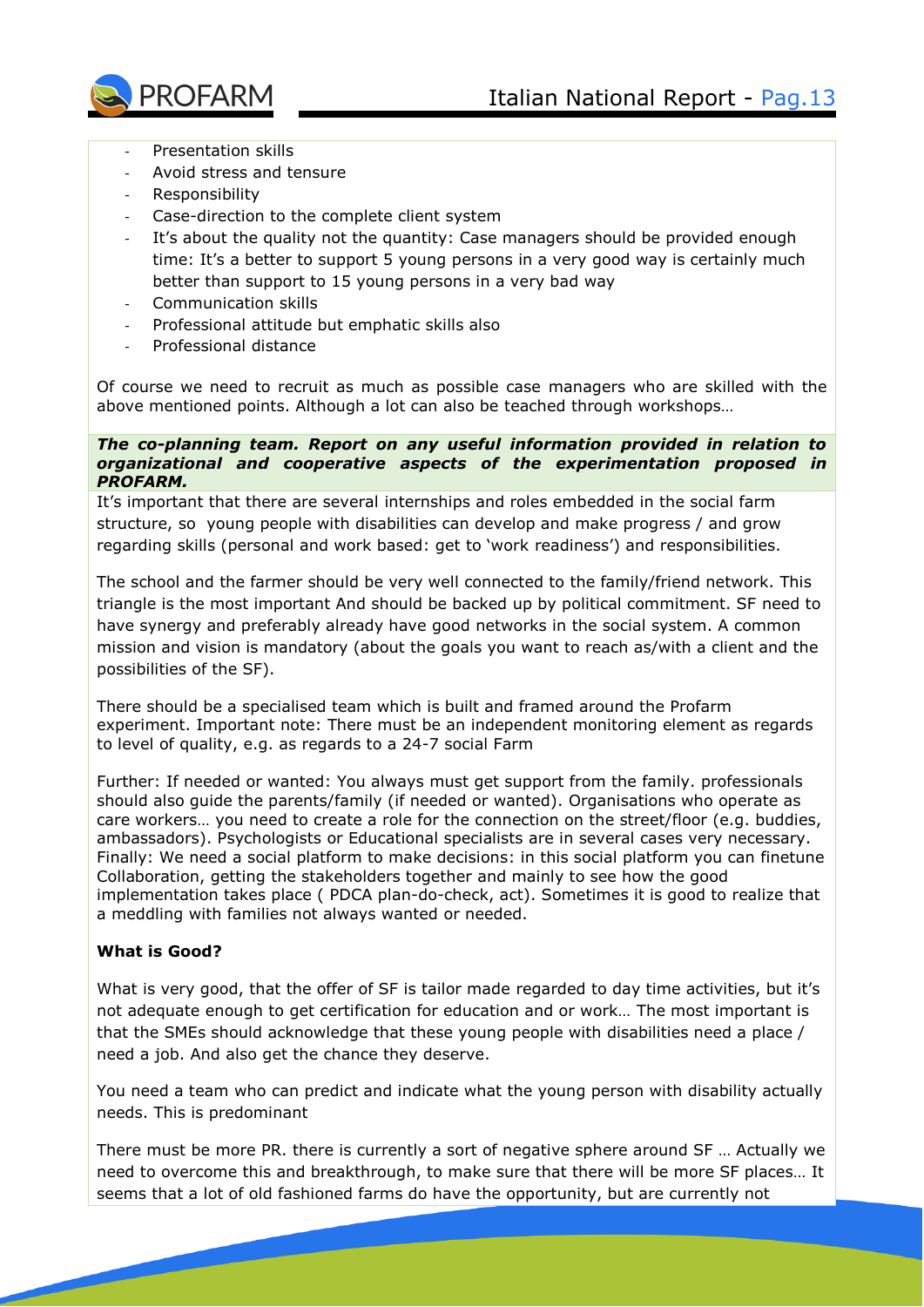

implementing SF. So in that way we loose out in our offer to young people with disabilities'. So currently we don't have enough SF resources

## **Difficulties to overcome**

Basically the advantages for small and medium sized enterprises (SMEs) to work with people with disabilities should be more possible. Due to the latest law changes a lot of employers are more careful to hire people long term ( transition payments)

Acknowledgement from the educational system on certification and acknowledgement from the world of work. SME's must see the advantages of offering chances to young people with disabilities.

See above around the SMEs:

- they should take more responsibility regarding young people with disabilities
- We should loosen regulations, to get more space to set up SF, Creating a better image
- It should be embedded more in society
- SME's must see the advantages of offering chances to young people with disabilities
- It should be more attractive
- We should map the functions and tasks you are able to do on SF
- We should implement different business models (e.g. hospitality variant around charity projects (such as Green Corps Australia)
- To make SF better known by public

## **Do you have any suggestion to facilitate cooperation and set up an operative team which is able to reach the goal?**

- Make sure there are low thresholds
- Good collaboration skills for all parties that are involved
- Good referral for government organizations
- NB: Please, no reasoning from the system it's better working from outside in
- It would be great if there would be a celebrity who will play the role of ambassador, to give a push to this social farming (e.g. queen Maxima) (or a celebrity from the TV programme 'Boer zoekt Vrouw' – 'Farmer seeks Woman' )

Finally: It's very important to mention that SF is a temporary station, the aim always should be (re-)entering the world of work. So called stepping stones to work.

**Desk research on good practices of co-planning in social-working inclusion paths** *Please, integrate the information provided here above with brief references and description of any other relevant publication, study or research, practice, project or personal experience that has not been highlighted with the interviews, but you consider useful for the preparation of a structured questionnaire on co-planning in Social Farming.*

Good Sources of information as regards to Social Farming / Care Farming:

- Handbook for Dutch Care Farmers (PDF), Jan Hassink, Bert Rotmensen, Sebraine Meyerink, Chiel de Smet
- Social Farming in The Netherlands (PDF)
- Effects of Care Farming (PDF) Marjoleijn Eijlings;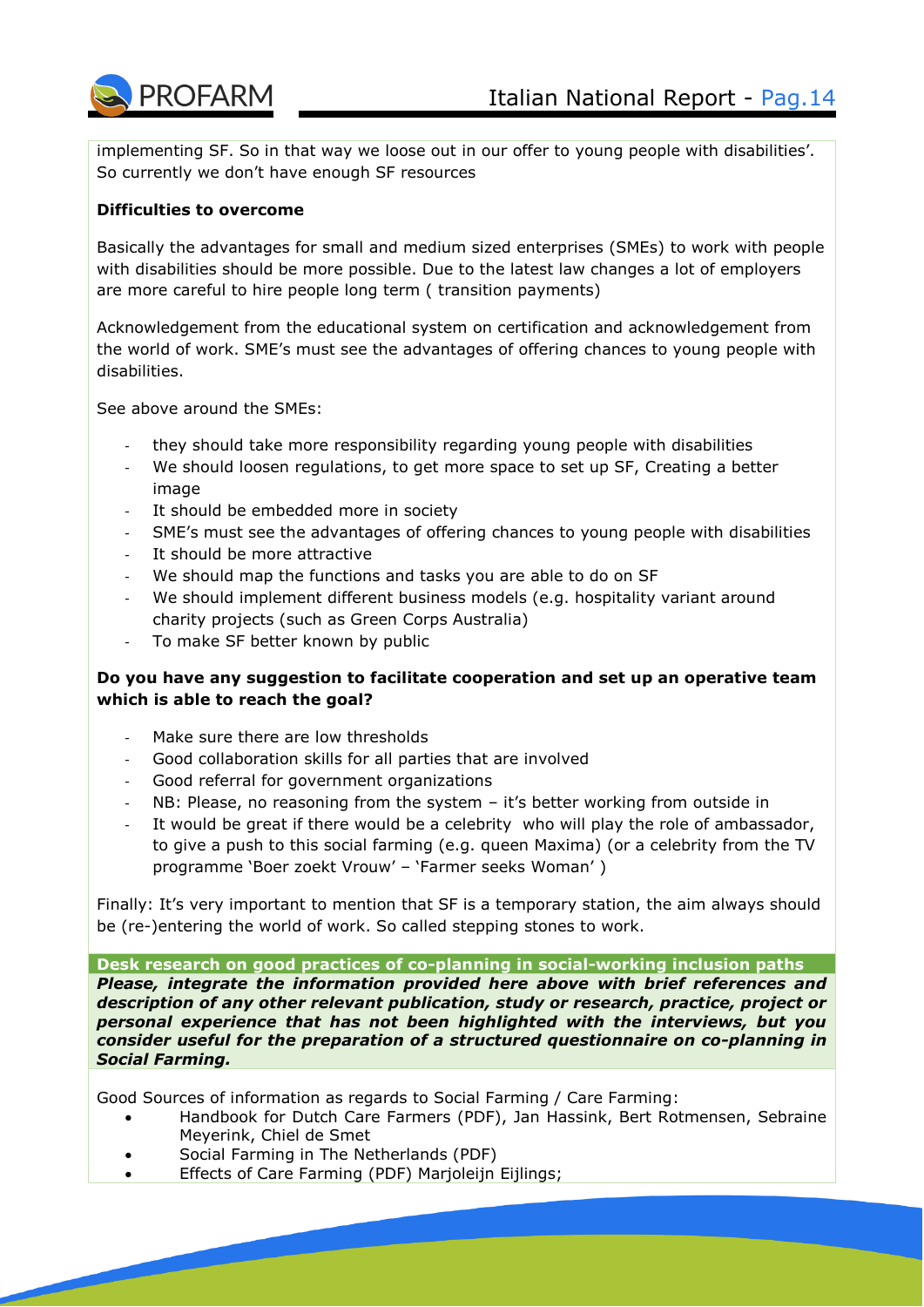

 Social Farming: Re-Connecting economy with social needs in rural areas **[file://fs01/214003-profiles\\$/pvs1/Downloads/di\\_iacovo\\_en.pdf](file://///fs01/214003-profiles$/pvs1/Downloads/di_iacovo_en.pdf)**

The above mentioned PDF sources will be sent also through e-mail.

There are still a lot of questions regarding the definition of social farming, care farming and possible green farming (See also Social Farming: Re-Connecting economy with Social Needs in Rural Areas). A definition is for example: Social farming (also called care farming) is a farming practice that uses agricultural resources to provide social or educational care services for vulnerable groups of people (source: FAO -

**<http://www.fao.org/fsnforum/activities/discussions/care-farming> )** or:

"Social Farming": Utilizes farming and agriculture as a therapeutic tool to provide health, social or educational care services for one or a range of vulnerable groups of people, which can include people suffering with mental health problems, physical disabilities, learning disabilities, and drug/alcohol addiction as well as adults and young people on probation (source: SOFIEU - **[http://www.socialfarming.eu/eu-context/eu-projects/social](http://www.socialfarming.eu/eu-context/eu-projects/social-farming--what-we-are.html)[farming--what-we-are.html](http://www.socialfarming.eu/eu-context/eu-projects/social-farming--what-we-are.html)** )

As regards to the Care farming definition: Care farming is the therapeutic use of farming practices, which includes the provision of on-farm child and elderly care services and integration of disadvantaged groups in productive activities to promote their rehabilitation, social inclusion and employability (source: **<http://www.carefarminguk.org/>** )

Further here are a lot of questions unsolved at this moment, such as:

On Strategic level:

- How many people want to work and/or to live 24/7 in a SF?
- Are there special demands for the target group? Which and why?
- And after that: How many SF do we need in our country/countries, in the EU?
- What's the main goal of a client in SF: (regarded to) day time activities or grow as a person or to grow as an employee?
- Is the existing certification and registration sufficient?
- Is there a possibility of one way of funding?
- How many SF have the possibility for a 24/7 care (next to work, they live in that SF; with support, for 5 or 7 days); how many places do we need?
- There are a lot of different concepts for SF; Is it necessary to have a small definition? E.G.in case of funding?
- How do they integrate with other types or target groups who need daycare (unemployed, volunteers etc.)
- How we can connect the need of SF to the education field

On Case level:

What is the definition of a Case Manager? The most common definition in healthcare is that Case managers are healthcare professionals (Registered Nurses, Social Workers, Physical Therapists for example) who help provide an array of services to assist individuals and families cope with complicated health or medical situations in the most effective way possible, thereby achieving a better quality of life. They help people to identify their goals, needs, and resources. From that assessment, the case manager and the client  $-$  whether an individual or a family  $-$  together formulate a